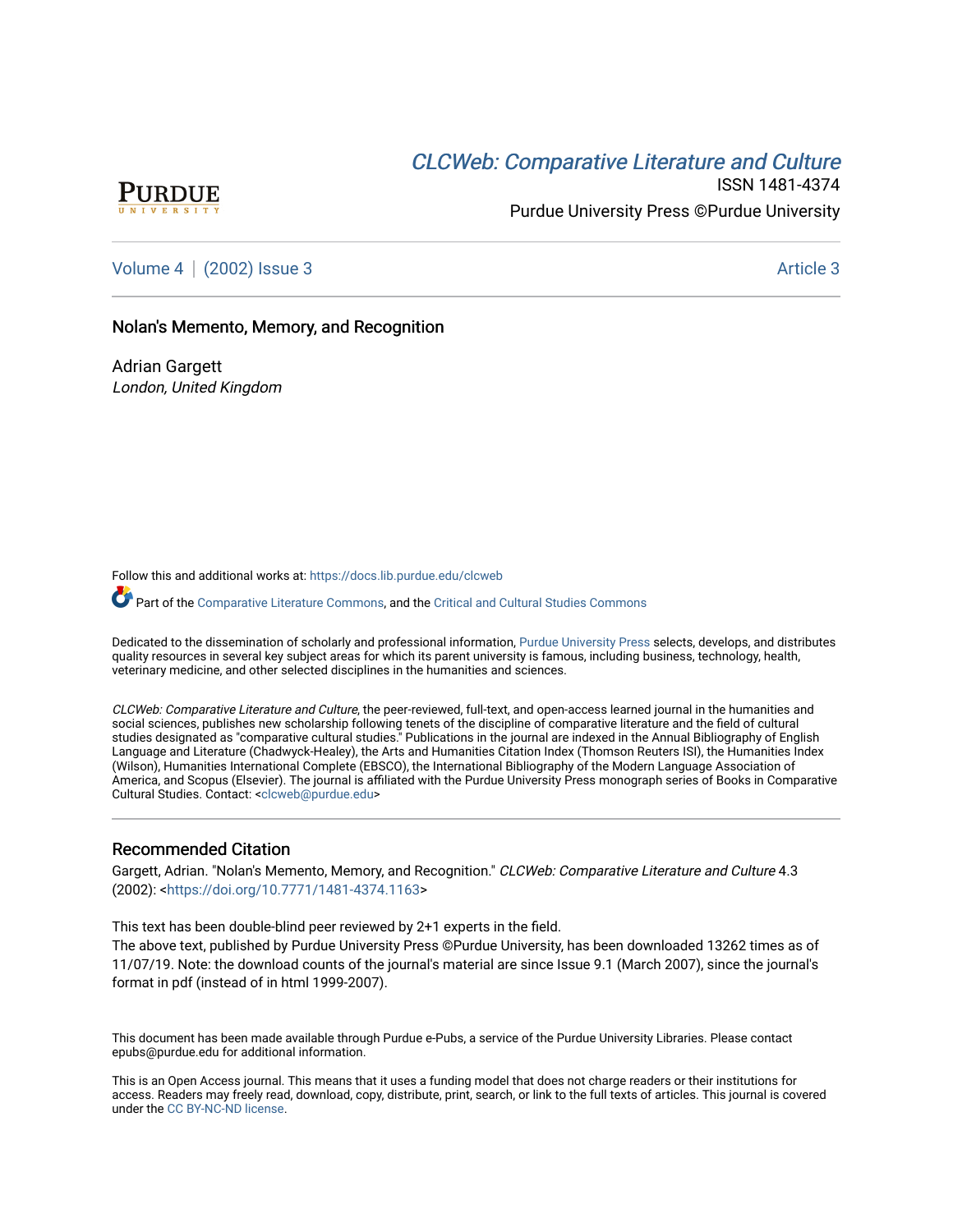

# CLCWeb: Comparative Literature and Culture



ISSN 1481-4374 <http://docs.lib.purdue.edu/clcweb> Purdue University Press ©Purdue University

CLCWeb: Comparative Literature and Culture, the peer-reviewed, full-text, and open-access learned journal in the humanities and social sciences, publishes new scholarship following tenets of the discipline of comparative literature and the field of cultural studies designated as "comparative cultural studies." In addition to the publication of articles, the journal publishes review articles of scholarly books and publishes research material in its Library Series. Publications in the journal are indexed in the Annual Bibliography of English Language and Literature (Chadwyck-Healey), the Arts and Humanities Citation Index (Thomson Reuters ISI), the Humanities Index (Wilson), Humanities International Complete (EBSCO), the International Bibliography of the Modern Langua-ge Association of America, and Scopus (Elsevier). The journal is affiliated with the Purdue University Press monog-raph series of Books in Comparative Cultural Studies. Contact: <clcweb@purdue.edu>

## CLCWeb Volume 4 Issue 3 (September 2002) Article 3 Adrian Gargett,

"Nolan's Memento, Memory, and Recognition"

<http://docs.lib.purdue.edu/clcweb/vol4/iss3/3>

Contents of CLCWeb: Comparative Literature and Culture 4.3 (2002) <<http://docs.lib.purdue.edu/clcweb/vol4/iss3/>>

Abstract: Adrian Gargett, in his paper "Nolan's Memento, Memory, and Recognition," analyses Christopher Nolan's film Memento. Gargett employs Deleuzian film theory in a general consideration of the relationship between thought and film. Gargett proposes that Memento acts as a type of intellectual stimulant that has the viewer deciphering a puzzle in process: what is identified in Memento is the way in which memory and the work of memory are presented in the film's narrative construct. In his analysis Gargett argues that memory is not added on; rather, it is already present, and that the Deleuzian abstract quality does not lie in the negative relation to representation, externality, and figure. And it is there in the way memory is present: abstraction is not present simply because memory lacks a given determination, and thus all that is apparent in the film is memory in the abstract. Abstraction here means a particular type of filmic presentation and it is the employment of abstraction as an already determined form of film construction. This presentation and what allows the film to be abstract is the confrontation with the conventions of abstraction. Engaging with abstraction within abstraction must be understood in terms of the construction and in terms of a response to the construction/structure of the film, in which narrative/subject matter can only be identified with their emergence from the way in which particular sequences/scenes work.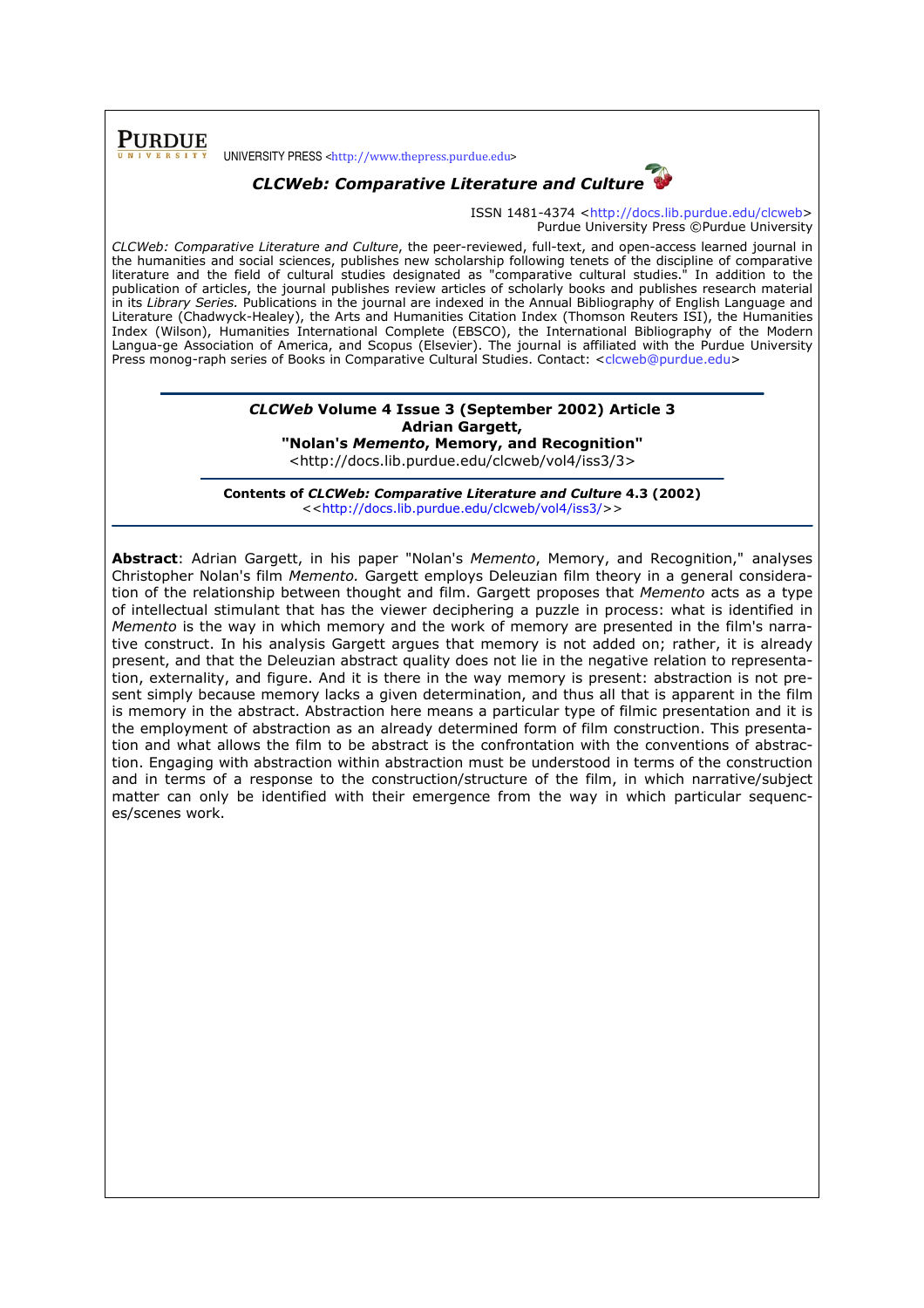## Adrian GARGETT

### Nolan's Memento, Memory, and Recognition

Perhaps it is possible to start with memory. With memories that are placed before the eye. What has been remembered here? In Christopher Nolan's film Memento (2000), although the recognisable becomes far distanced from the describable, it never becomes totally separable. The increasing frailty of reference the more tenuous those links, the more that becomes the subject matter itself. Reverberations, the chaos of multiplying associations (conscious and subconscious), memories of an already-known, especially an already-narrated the traces of a describable, all conspire towards the instability of what is assumed to be perceived. Memory thus not as a pleasant reverie but as anarchic.

In an unstable creation where fugitive chains of associations undermine a hold on perception, repetitions of all kinds are a provisional order. Interruptions, shifts and collapsings of endless recurrence move considerations from the spatial to an unfolding of time. Repetition is itself a metaphor since nothing can be repeated. Some thing is always surrogate for something else. Temporarily speaking, actions extend backwards in memory and forwards in expectation. They can never coincide. So repetition automatically engages with duration, and more particularly duration attended to -- time that makes itself not invisible. Time structures via repetition in a one plus one sense, a molecular sense, hence its form making capacity. Repetition's simultaneous capacity to order and disorder, neither less anarchic, its attendant meaning no less so. The narrative is structured in a one plus one molecular way, but a form -- that which is differentiated, knows where to stop. Some other process or event limits or changes that multiplication. It differentiates the undifferentiated or deconstructs that form that limits.

Residues of past disturbances forever bear their trace. Present and potential events register cause, effecting new casual repercussions. As imprints of an event, representations present evidence of time and contingencies to come. The narrative line changes form, but there is no possibility of unravelling such chains of complexity. The interchangeability of cause and effect -- the indecipherable -- produces acute anxiety, haunting the narrative. This failure to mediate meaning induces deep insecurities as to the attaining of significance. "I suppose I was looking for Marlowe's ghost in modern L.A.": What if the grasp of one's life story were incomplete through neurological disorder? It is this problem which is excellently dramatised in Memento. Nolan's film is probably the first film about a revenger -- here of a raped, murdered wife -- who can only glory in his bloody vengeance for a matter of seconds because he has lost his short-term memory. Because the artificial style in which the story is presented identifies it as a fiction, its status as a creation of the human imagination can become its subject. The film proposes an ironic re-interpretation of the private-eye genre in which the conventional pattern of heroic self-determination played out by Leonard Shelby is contradicted by a self-conscious critique of the formula carried by the film's structure, a critique that sees the hero's control over his world as an illusion.

In his celebrated private-eye manifesto The Simple Art of Murder, Raymond Chandler contrasts Dashiell Hammett's putative realism with the artificial contrivances of the classical detective story. As Chandler saw it, "Hammett gave murder back to the people who commit it for reasons, not just to provide a corpse; and with the means at hand, not with handwrought duelling pistols, curare, and tropical fish. He put these people down on paper as they are, and he made them talk and think in the language they customarily used for these purposes" (16). In contrast to Chandler's emphasis of realism, Nolan's version of the formula involves the nostalgia of *noir* as a means of undercutting the generic experience itself. In Memento, Nolan evokes the basic characteristics of a traditional genre deliberately in order to bring the audience to see the genre as an embodiment of an inadequate and destructive myth. Although Memento features a milieu that is ostensibly realistic, its self-conscious visual style qualifies this assumption.

The protagonist is an insurance investigator and what the reverse chronology of the movie brilliantly achieves is the ironic, gradually unfolding suspicion that the loss of short-term memory can be a semi-willed insurance policy as well as brain damage. A series of overlapping timed sequences each offer us a more complicated view of the protagonist's history. Memento understands that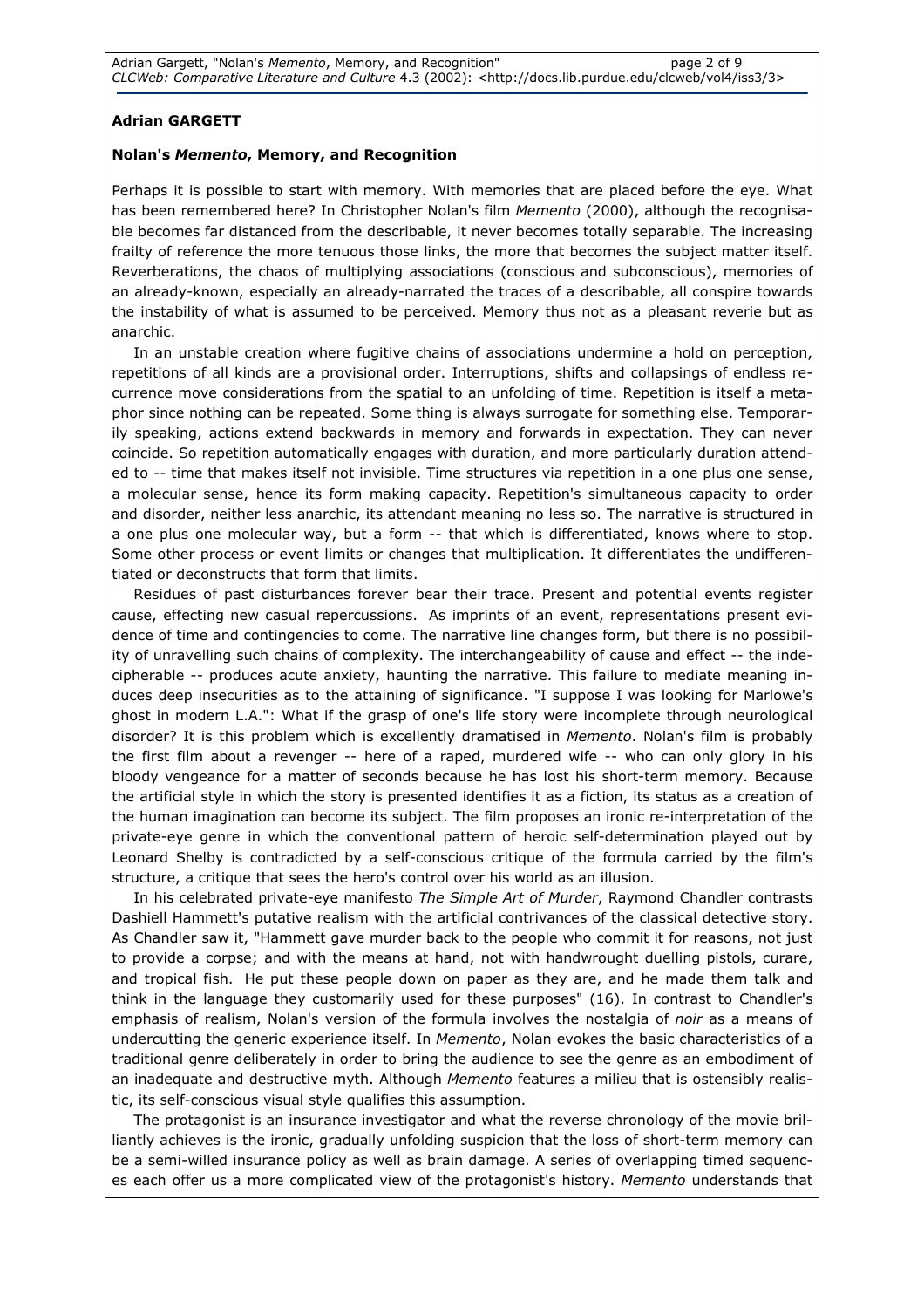one method of communicating the behaviour of memory is to create a parallel activity for the audience to experience. For once the "objectivity" of the reverse chronological sequence convention feels both legitimate artistically and morally creepy because we repeatedly have access to the immediate past which our hero's brain crucially denies him.

"We drove out Highway 70 and started moving past the trucks into rolling ranch country. I was driving; Degarmo sat moodily in the corner, his hands deep in his pockets. I watched the fat, straight rows of orange trees spin by like the spokes of a wheel. I listened to the shine of the tires on the pavement and I felt tired and stale from lack of sleep and too much emotion" (Chandler, The Lady in the Lake 158) ... "There are no individual statements, there never are. Every statement is the product of a machinic assemblage, in other words, of collective agents of enunciation (take 'collective agents' to mean not peoples or societies but multiplicities). The proper name (nom propre) does not designate an individual, it is on the contrary when the individual opens up to the multiplicities pervading him or her, at the outcome of the most severe operation of depersonalization, that he or she acquires his or her true proper name. The proper name is the instantaneous apprehension of multiplicity" (Deleuze and Guattari, A Thousand Plateaus 37-38). "Cinema," writes Deleuze, "does not give an image to which movement has been added, it immediately gives us the movement -- image" (Cinema 1: The Movement Image 215). This is not so much time frozen, but time infinitely speeded up, not so much movement arrested as movement anticipated.

Anticipation functions predominately throughout Memento. The narrative may be seen as an indeterminate map in which conceptual and material "densities" co-exist offering new models for the use of textual/filmic information. The narrative lines which flow through the film are partial maps which only imperfectly predict perceptual experience. They play with instrumentality at the same time they use instrumentality to disrupt the conventions of narrative. The chaotic universe in which the viewer is submerged is on the verge of collapse. One consequence of this collapse is that it is no longer clear what is and is not a sign. The perceptual space of the film is not simple and homogeneous: there are rifts and inexplicable transitions, abrupt appearances and disappearances which set up indeterminate conditions and render information segments incomplete and tentative. They effect a kind of blockage, making the narrative go blank right at the moment when conventional composition would dictate some kind of resolution. The structure of Memento is determinedly non-linear. The same sequences are seen from difference viewpoints, alternatively clarifying and confusing perceptions. It is edited like a random selection of mosaic tiles, but when the last section eventually snaps into place, a surprise sets the whole intrigue in motion again.

In Cinema 2 Deleuze works towards a re-inscription of temporality across every element of film. According to Gilles Deleuze, this new image, this new mutation strives to become "truly thought and thinking, even if it has to become 'difficult' in order to do this": "What is in the present is what the image 'represents,' but not the image itself, which ... the system of the relationships between its elements, that is, a set of relationships of time from which the variable present only flows" (Cinema 2: The Time Image xii). Deleuze indicates the malleable quality of time in cinema where "sheets" of past can co-exist in a non-chronological order. The question then becomes: not how are Forms extracted from or released in things, but under what conditions can something new or singular be produced "outside" them? This concept of the abstract Deleuze develops along with Guattari with the "abstract machine" -- opposed to the abstract in the ordinary sense -- the "And" which moves outside. To move from the primary/critical sense of the abstract to this second "affirmative" version is to transform the idea of the abstract. For as long as one regards the abstract as Form withdrawn from Matter, one things in terms of 'possibilities' and their 'realizations' (or transcendental or dialectical conditions of such possibility). The basic assumption remains that the world is logically congruent with possibilities given by abstractions, even if all such possibilities are not realised or instantiated or all the categories under which they fall are not known. But once one allows for a world that is dis-unified, incongruous, composed of multiple divergent paths, one can think of abstract "virtualities" which in contrast with abstract "possibilities," are quite real, even though they are not "actualised." One starts to see the force or potential of things for which there exists no abstract concept, since their "effectuation" would go off in too many directions or "senses" at once. In Dialogues, Deleuze and C. Parnet call such potentials "virtual" (64-84). Thus, the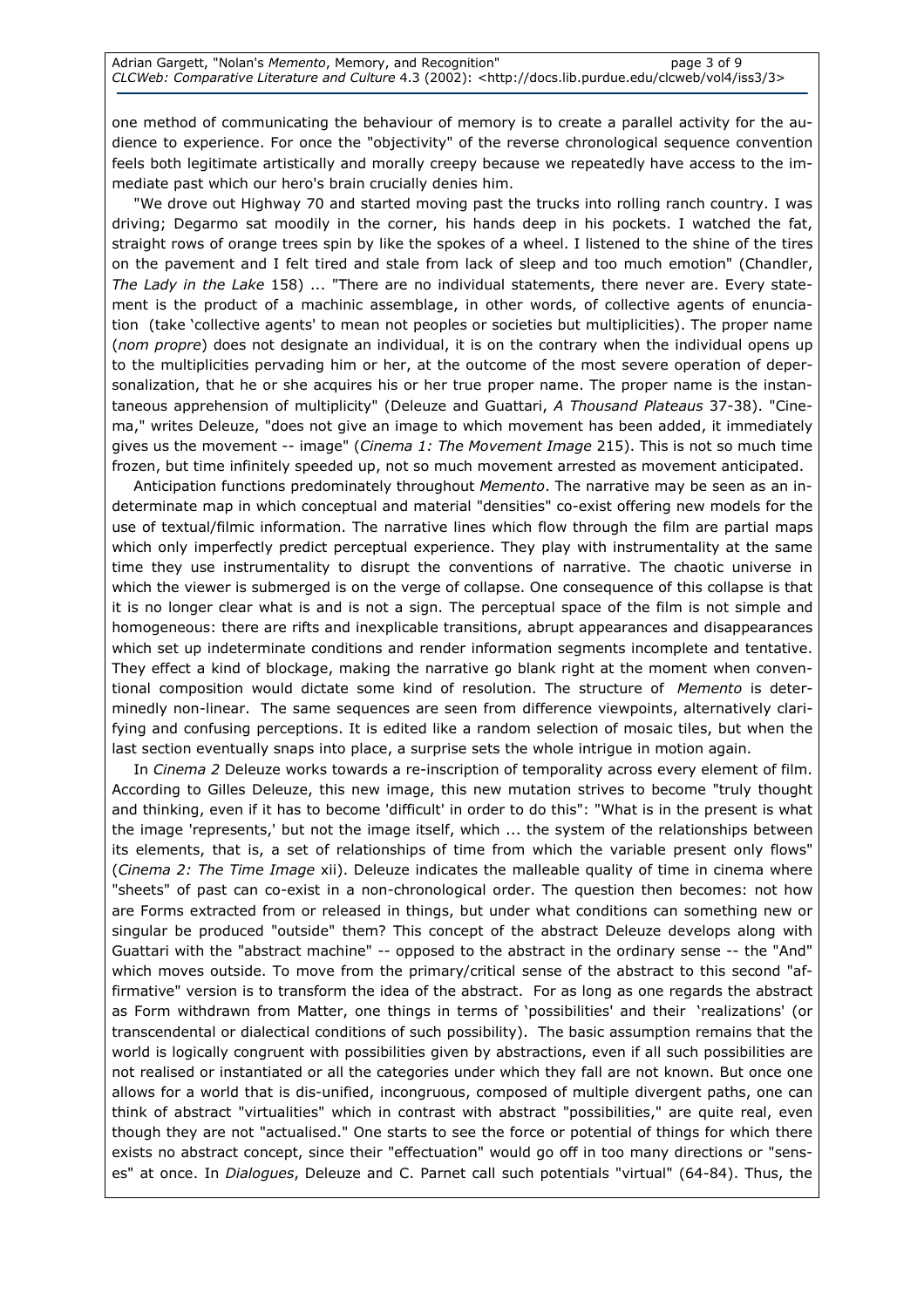virtual may be said to be abstract in a different sense from the possible: abstract machines are said to be real although not concrete, actual although not effectuated. They have the abstraction of immanent force rather than transcendental form -- the abstract virtuality within things of other different things, of other possible worlds in our world, other histories in our history. They are rhizomatic, serial, differential, complications rather than categorical generalising and purifying.

It is this concept of the abstract that Deleuze applies to cinema. If he sees films as abstract it is not because they remove all narrative or digesis and retreat into pure filmic self-reference, but because they take singular elements from all over, past and present, and reassemble them, mixing them up in the strange non-narrative continuity of a sort of "abstract machine." The motivation is thus not the removal or absence of narrative, but an attempt to attain an "outside" of other enigmatic/strange connections through a free, abstract And, which takes over the movement and time of the film. One must put this sort of abstraction first, see it as first, and so take narration as only "an indirect consequence that flows from movement and time, rather than the other way around" (Cinema 2: The Time-Image 222-23). For film is not a "code" of which abstraction would be the self-reference; it is an abstract machine that has movement and time as specific abstract "virtualities" which then get "effectuated" in particular conditions -- narrative is only one restricted possibility.

A significant process in the Deleuzian "time-image" is the "recollection-image" (an actualisation of a virtuality) as in the life of the recollector, stretching the structure of the film, fragmenting its linearity. It does not give us the past, "but only represents the former present that the past 'was'" (Cinema 2: The Time-Image 54). This effect can be seen in the memory sections of Memento where these images are moving the narrative back and forth through virtual time spaces. The immediate now presence of the cinema is perfect for the form of the recollection-image, as, "it is in the present that we make a memory, in order to make use of it in the future when the present will be past" (Cinema 2: The Time-Image 55). Developing this image analysis Deleuze recognises two possible types of time -- image, one grounded in the past, the other in the present. In this situation the past is preserved in time and should not be seen as un-actualised recollection-images: "it is the virtual element into which we penetrate to look for the 'pure recollection' which will become actual in a 'recollection-image'" (Cinema 2: The Time-Image 98). Deleuze derives this cinematic feature from his philosophic thought concerning the perception of memory: "Memory is not in us; it is we who move in a being-memory, a world-memory" (Cinema 2: The Time-Image 101). Via extrapolation Deleuze suggests that in film there are circles, or sheets of the past, which coexist between past and present, each sheet having its own characteristics, "accents" (peaks of view) and "aspects" (regions/layers): its "shining point" and its "dominant themes." Film can place us in the past, and then choose one of these sheets.

When we are placed in a certain sheet of time, that time, whether it is past, present, or future "becomes" present. Thus, in a film such a Mement, the past/present/future are no longer in any semblance of succession, but are implicated simultaneously. The film is structured with separate and different sheets of time -- which for us become the different "presents" of the film, each sheet can then be contradicted, obliterated, substituted, re-created, and returned. Here in the peaks of the present, the time-image shows its signifying power to push the ineffable, to make "actual" placed "de-actualized" in being related and aligned with virtual sheets of the past. Memento's narrative lines define and construct continuums within "memory-ages." What are unclear "flashbacks" become more like recollection-images of our independent memory world. With Memento Nolan creates a film which has one single character: thought. What Nolan achieves is a utilization of the concept and feel of memory without impoverishing it by simply making it the object of flashbacks. Thus the stretches of sheets of past can just as viably be false recollections or imaginations or a past that is forgotten but that we have been given access to -- an opening up of "past" and therefore "time" in the film.

The feelings of Leonard Shelby are spread over different sheets of the past, forming an interlocking sheet of their own. The film goes beyond the central character's construction towards feelings and beyond feelings towards the thought of which his is a character. Shelby is thus a character "of" thought, of film-thought. In the opening sequences of Memento sections of scenes appear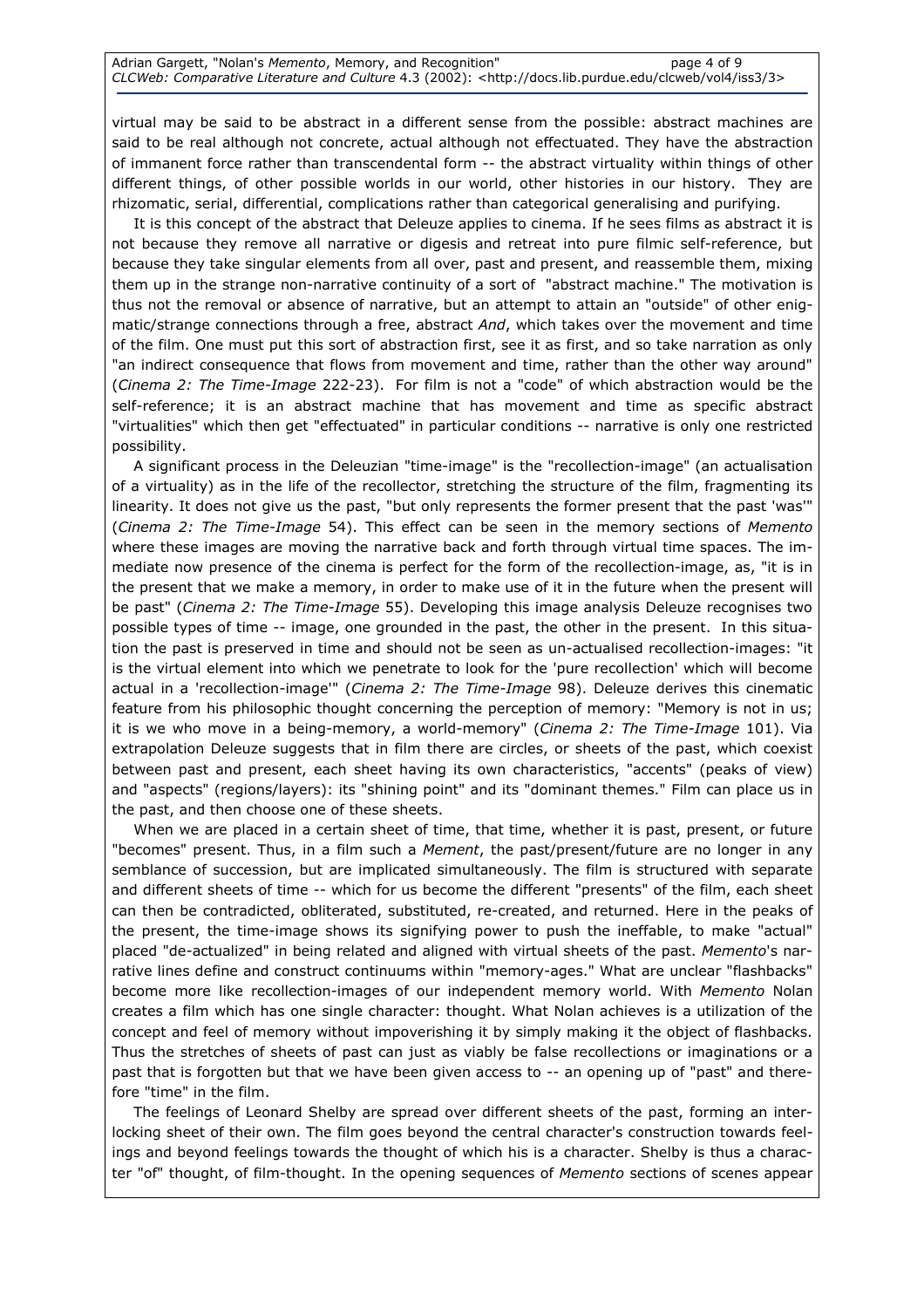later to re-appear in a wider context to form a more cohesive whole and thus become an echo of an earlier echo of what was to come. From a basis in space and movement the image has moved to occupy topological schemes centering on time and thought, and in Deleuzian terminology the screen has become "the cerebral membrane where immediate and direct confrontations take place between the past and he future ... independent of any fixed point" (Cinema 2: The Time-Image 126).

Deleuze's "crystalline image" encompasses de-actualized peaks of the present and virtual sheets of past actually "describing" the setting being a "cinema of the seer" (Cinema 2: The Time-Image 137). This form develops into crystalline narration, of pure optical and sound situations, with sequence takes over from sensory-motor montage, and wherein movement is "zero" or "incessant" such that the anomalies of movement become the essential point. This is part of the scheme of the time-image from which movement derives, which is then "false movement" produced by direct time-images, and thus non-chronological time (movement = time, false time therefore false movement). Deleuze positions the power of the "false" at the centre of a new style of cinema. This falsifying narration structures Memento. The elements of Nolan's film change constantly with the relations of time into which they enter and the terms with their connections. This regime of the image works to arrest the presupposition of reality, stops narration vainly attempting to refer to a true/correct form, and replaces these with the cinematographic "powers of life." In Nolan's private-eye story the hero's position as spectator is not always a privileged one. Conversely, in the Deleuzian scheme objective and subjective images are stripped of their division and identification in favour of a new circuit where they are completely replaced, or contaminate each other, or are decomposed and recomposed. Thus in Memento the image (op and son; image and sound) in echoing that to come, includes the before and after and also the personal and impersonal in one present. This practice is the process via which the direct time-image, breaking with indirect representation and the flow of time feeds a free indirect discourse, operating in reality.

Since the rape and murder of his wife, former insurance investigator Leonard Shelby has no short-term memory. Having vowed to seek out and kill his wife's murderer whose initials he knows to be "J.G." and whose car-registration number he has tattooed on his body, he writes notes and takes Polaroid pictures to remind him how the investigation is progressing. The story unfolds in reverse chronology:

L.A. Shelby sits on his bed in a shabby room at the Discount Inn motel, talking to an unknown person on the phone. 'You say we've talked before?' he mutters. 'I don't remember that ... Yeah, it was summer. I remember that. I remember everything up until my injury. I just can't make new memories. So I can't remember talking to you. What did we talk about?' He gets up from his bed and wanders through the bathroom, the receiver tucked under his chin. 'Oh Sammy Jankis. I guess I told you about Sammy to help you understand. Sammy's story helps me understand my own situation. He paces around the bathroom. 'Sammy wrote himself a tremendous amount of notes, but he got mixed up. I have a more graceful solution to the memory problem.' He begins to undo his shirt; his upper body is covered in tattoos of names and date. 'I'm disciplined, and organised. I use habit and routine to make my life possible, Sammy had no drive. No reason to make it work.' In the bathroom mirror, we see Shelby remove his shirt, across his chest in a huge tattoo. It read JOHN G RAPED AND MURDERED MY WIFE, Shelby stares at his reflection for a second before continuing his conversation. 'Me? Yeah ... I got a reason'.

The implications of Nolan's self-conscious view of fantasy/memory are most fully expressed in the way he depicts his hero. As a detective, Leonard Shelby embodies the values such heroes represent. He aspires to actions on a grand scale, ostensibly motivated by ideals of courage/justice/altruism. By self-consciously playing against the "hard-boiled" formula's realist pretentiousness; however, Nolan at a deeper level calls these values into question. In Memento the private-eye mythology is revealed as inadequate and destructive. Primarily, Memento is a detective story, as Leonard makes clear to the undercover cop Teddy, who claims to be helping him to track down his wife's killer. "Facts," he says, "not memories. That's how you investigate." Keeping track of his search with scribbled notes, clues tattooed on his body and sheaves of documents, Leonard anchors his investigation in what he believes are concrete givens. But each time, the film reveals the context for his suppositions, Leonard is shown to be mistaken. Memento progresses to deconstruct the noir genre -- a remarkable psychological-puzzle film, a crime conundrum that expands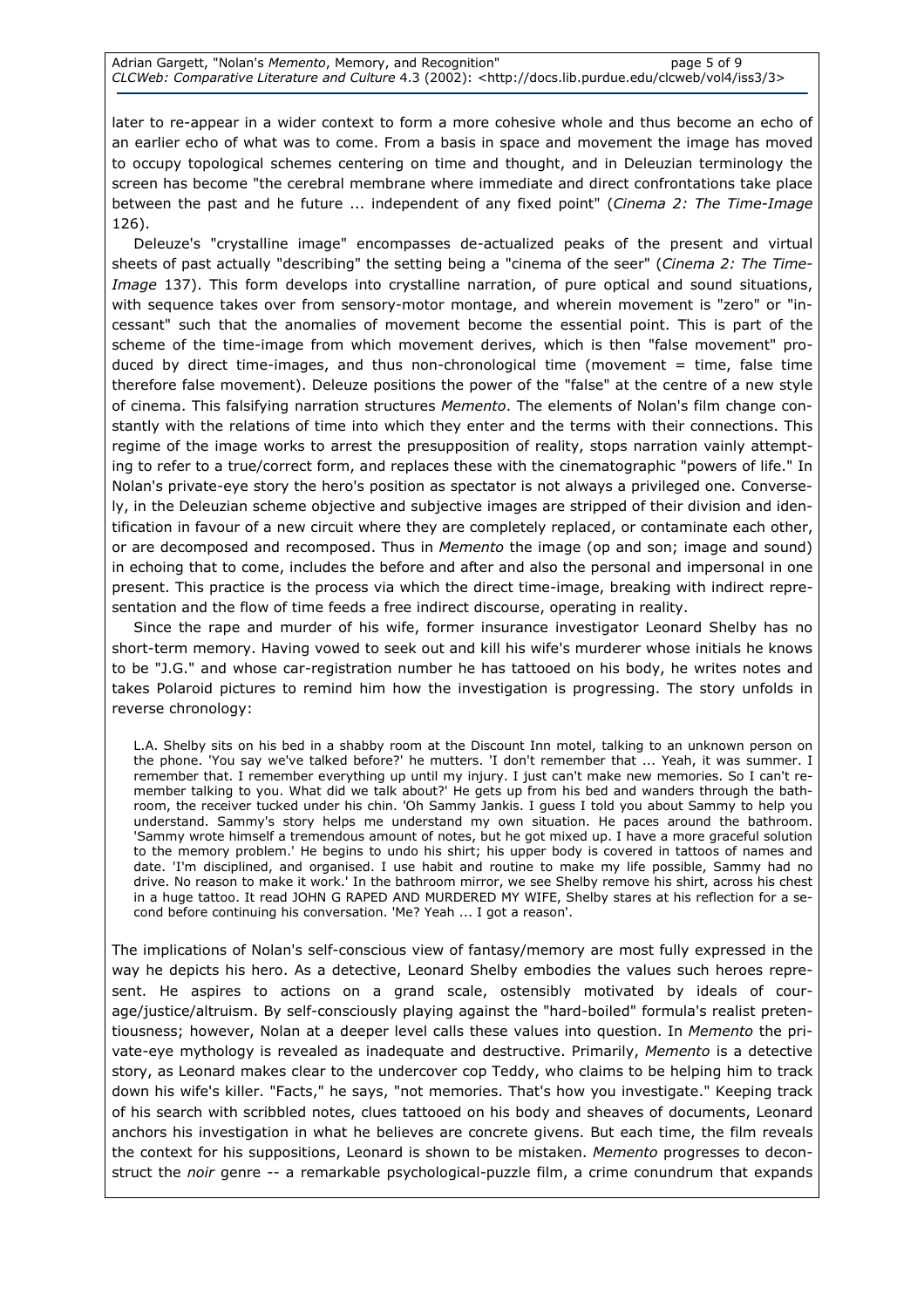the narrative possibilities of noir, and in the film its detective hero Leonard Shelby turns into a surrogate for the spectator, the reverse narrative logic forcing us to embark on the kind of investigative work Shelby is engaged in. Memento, in contrast to earlier versions of the genre in which the narrative was constructed to validate the hero's values, concludes by revealing them as paranoid projections cloaking the protagonist's own sense of impotence in the face of the byzantine complexity and evil of modern life.

Nolan engenders the genre's tendency to confound our expectations, with the conceptual twist of linking the flow of narrative information to Leonard's mental condition. One of the ways Leonard attempts to navigate the series of unconnected instants that constitute his experience of time is by taking Polaroids. Each image has a scribbled addenda: Teddy's reads "Do not believe his lies" the picture of Natalie, the waitress Leonard hooks up with, has "She's lost someone too. She'll help you out of pity." For Leonard and the viewer these memory cue-cards are clues in the murder hunt but there is substantial and detailed evidence positioned throughout the film's convoluted narrative structure to suggest that Leonard's "facts" do not necessarily relate the complete story: needing to assert his own sense of power and control over a threatening world, Shelby constructs repeatedly theories from inadequate and ill-digested information and these theories are invariably at odds with the actual situation, making him ultimately responsible for the disaster that concludes the action. His vulnerability and "moral" deformity appear metaphorically in his neurological condition:

In his room at the flea-bitten Discount Inn motel, Shelby pieces together photographic fragments of his life on a wall-sized map of the City tacked above his bed. First he produces a Polaroid of he motel itself. 'Discount Inn.' He sticks the photograph to the map. Then a picture of a young brunette woman. 'Natalie.' That too is attached to the map. Next Shelby produces a photograph of a polished silver Jaguar. 'My car.' He glances up at the Polaroid of a middle-aged man, pinned to a far corner of the map. Shelby reads from the bottom of the picture 'Teddy.' Getting down from the bed, he glances at a photo copy of a driver's licence on his chest of drawers. The same man peers out from the mugshot at the top of the page. Shelby notices his name. 'John Edward Gammel.' He looks perplexed then quietly angry. 'This guy told me his name was Teddy.' Standing on his bed again, Shelby pulls down the picture of Teddy/Gammel, and turns it over. Taking a felt pen, he writes in capitals on the white plastic strip on the back of the picture 'DON'T BE-LIEVE HIS LIES'.

L.A.'s grid-like network of streets makes it easy to get close to your destination, but very difficult to locate it precisely. Most side streets look the same and sometimes when you?re just a couple of blocks away you might as well be in another universe. Memento is like a filmic jigsaw puzzle which enlists the spectator's imagination in assembling the fragments supplied by the narrative, but which also provides its own "solution" at the end. On Natalie's Polaroid, for example, a line has been scribbled out, a detail that instils doubt about her faithfulness long before it becomes clear she is exploiting mercilessly Leonard's condition for her own ends. In the best noir tradition its hard to trust any of the characters.

The film's opening sequence establishes the narrative pattern: a hand holds up a Polaroid photograph of a murder scene which slowly un-develops, fading to darkness. Subsequently a murder plays in rewind -- the victims blood seeps up a wall back into his head wound, bullet cartridges spin back into the gun's chamber -- erasing the act of killing. At this point the film reverts to a forward motion, events leading up to this murder are told in sequences that appear in reverse order. Fragments of scenes which initially appear incomprehensible. It is only when the film loops out from small details to a larger context that the narrative line begins to form a more cohesive whole. Memento's prelude ushers the viewer into a wonderous piece which imitates brain function in itself being like a sizzle of connections across the collective synapses as it takes you on multiple detective trails into the past. Leonard's reliance on his remembered past -- he claims to recall his life before the murder of his wife -- is one of the films structural foundations. Running parallel with the fractured eternal present of the Leonard's real-time existence is the story of a case he investigated when working for an insurance firm: that of Sammy Jankis, who was afflicted with similar short-term memory loss.

In an extended black-and-white sequence, Leonard relates by phone (to a cop we assume is Teddy) how he was suspicious of Jankis who despite his condition could nonetheless administer the correct insulin doses to his diabetic wife. The claim was refused; Sammy's wife attempted to snap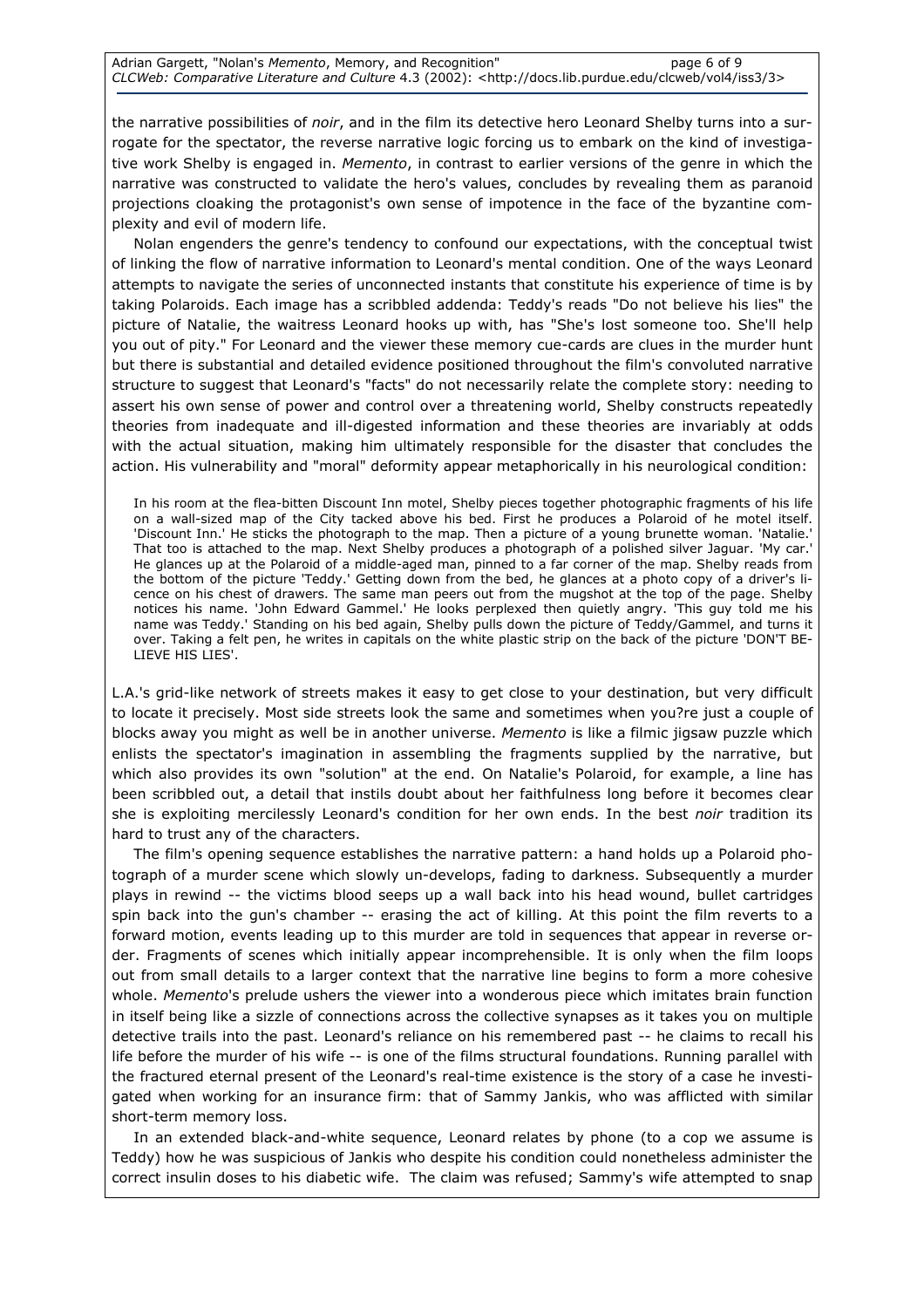Adrian Gargett, "Nolan's Memento, Memory, and Recognition" https://www.page 7 of 9 CLCWeb: Comparative Literature and Culture 4.3 (2002): <http://docs.lib.purdue.edu/clcweb/vol4/iss3/3>

her husband out of his amnesia by making him repeatedly inject her with insulin shots. However this strategy fails tragically, leaving her dead and Sammy adrift in a memory-less limbo. Confined, like Leonard, in the film's looping reverse trajectory, we invest this sequence with validity. Subsequent events come to undermine such verisimilitude: at gunpoint Teddy relates that he has comprehensively revised Leonard's memory of the Sammy Jankis case to avoid the facts that his own wife who survived the assault, died after he over-administered insulin to her. Jankis was a conman whom Leonard, in a psychological state of extreme denial, has reconstituted as a pitiful victim:

The lobby of a cheap motel. Shelby is greeted by his friend Teddy. 'Lenny.' Shelly turns unamused. 'It's Leonard. Like I told you before."

Teddy holds the door open for him. 'Did you? I musta forgot.' 'I guess I already told you about my condition.' 'Ah well, only everytime I see you.' Outside, Teddy steps towards a car. Shelby sakes his head. 'My car.' 'This is your car.' 'Oh you're in a playful mood.' Shelby produces a Polaroid of his own car, a Jaguar. The real thing is parked next to the first car. 'It's not good for you to make fun of someone's handicap. 'Just trying to have a little fun.' In the Jaguar, the two men drive along a suburban road. Teddy turns to Selby. 'So, where to Sherlock?' 'I got a lead on a place.' Shelby produces another Polaroid. He hands it to Teddy. 'Oh, what the hell you want to go there for?'

'You know it?' 'Yeah, it's just this fucked up building. Why'd you want to go there?' 'I don't remember.' Eventually they pull up outside the building. Teddy heads towards it. Shelby walks behind. He pulls another Polaroid from his pocket. It shows Teddy, smiling. He flips it over. On the reverse is written, in neat capital letters: DON'T BELIEVE HIS LIES. HE IS THE ONE KILL HIM.

Teddy tells Leonard he is the cop who helped investigate the rape of his wife. Since the police dropped the investigation, Teddy has been finding criminals with the initials "J.G." for Leonard to kill. He elaborates this version of the narrative to a now distraught Leonard. The film's apex is to end with a questioning of its protagonists innocence: "Do I lie to myself to be happy?" Leonard asks after Teddy recounts his version of Catherine Shelby's death. "In your case Teddy, I will," he says as he writes down the cop's car-registration number, incriminating falsely him as his wife's killer and signing effectively his death warrant. It is the height of the film's achievement that this final scene -- which apparently completes the narrative jigsaw -- should cloud Leonard's motives. The conclusion is tantalisingly enigmatic, scattering any sense of certainty that may have become apparent during the multiple lines that comprise the narrative structures.

In The Maltese Falcon Humphrey Bogart's explanation of events unlike Shelby's, does not reflect his own inadequacies; instead it is presented as an accurate re-creation of the actual state of affairs. Bogart is always right, and he always acts for the best. The "hard-boiled" formula is constructed to excuse the hero's behaviour by means of such rationalizations. Nolan's version of the story, however, allows no such refuge in thematic assertions of verisimilitude or morality. Faced with the condition of his own limited vision Shelby can only look confused and defeated: trapped in his destructive rationalizations and unable to comprehend the insecurities that lie beneath them, he cannot imagine how he could have contributed to an alternative outcome: "The rains are over. The hills are still green and in the valley across the Hollywood hills you can see snow on the high mountains. The fur stores are advertising their annual sales. The call houses that specialise in sixteen-year-old virgins are doing a land-office business. And in Beverley Hills the jacaranda trees are beginning to bloom" (Chandler, "The Little Sister" 5).

Deleuzian film theory engages a general consideration of the relationship between thought and film  $-$ - the image should "force thought to think itself as much as thinking the whole" (Cinema 2: The Time-Image 158). Memento acts as a type of intellectual stimulant that has the viewer deciphering a puzzle in process. Deleuze identifies the concept with image; the image is for itself in the concept. Violence, for example, should be of the image in its vibrations rather than in representation, while the notion of fractured perception should be brought out by composition. Thought is positioned as the object of the image, becoming the higher purpose of the essence of cinema. Deleuze suggests that cinema should not just film the world (narrow) but rather "belief" in this world (wide), for as in philosophy we should relinquish attempts to discover absolute truths and replace the model of knowledge with belief in the "crystalline image."

The "interstice" between images in the time-cinema is vital -- a spacing which means that each image is extracted from the void and then reverts into it. The interstice is like a space/instant be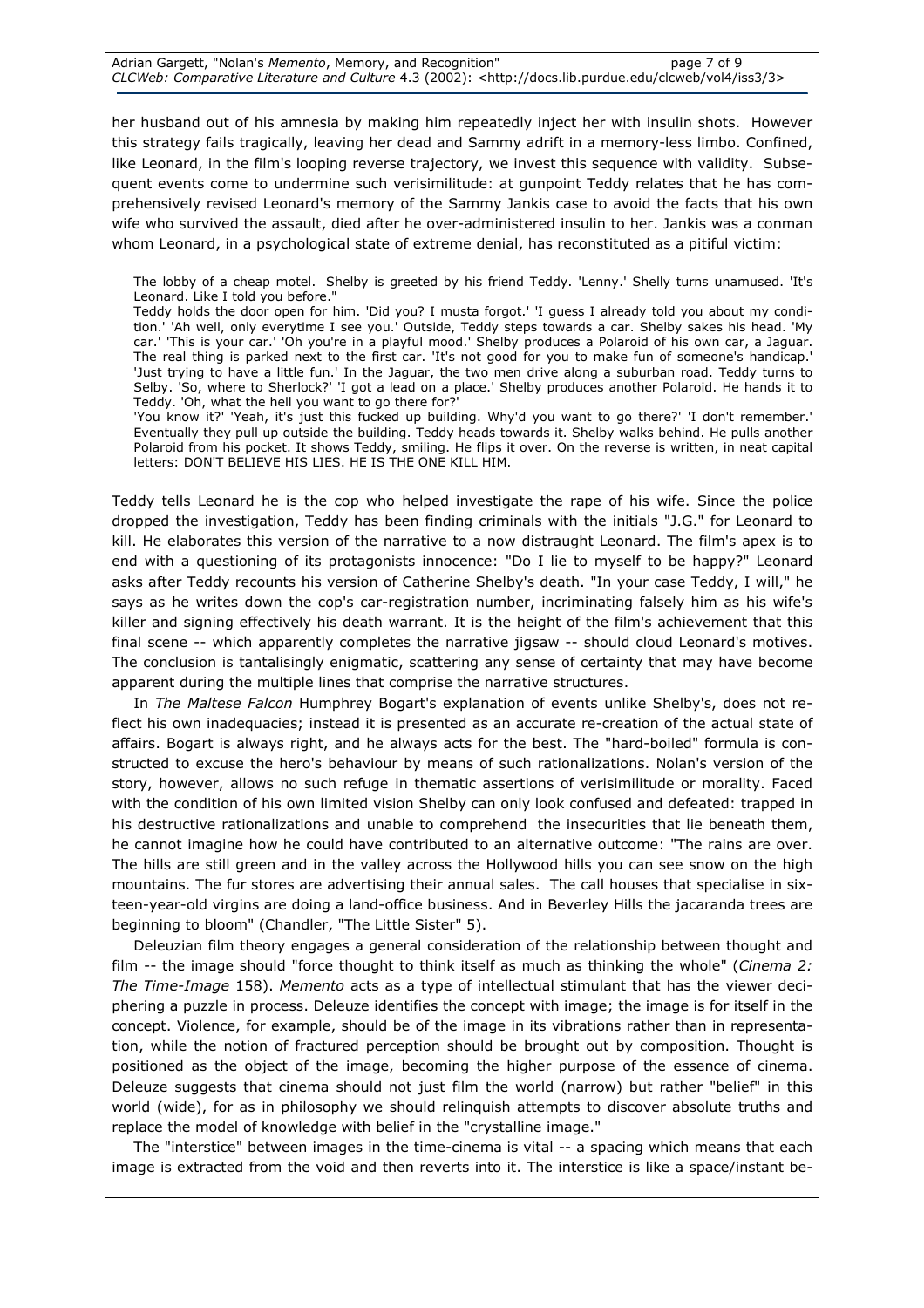tween images, and therefore an operation of "differentiation of potential" that engenders something new. These images break any join between them, a shock to get the viewer to choose living thinking over dead thought. A film such as Memento attempts to remove the reading of images by association (montage) which makes the succession of images into a chain, each slave in meaning to the next by a replacement with a division of this one-being mode of film for "the method of 'and' this and that." This leads to irrational cuts engendering false continuity. The image itself becomes reflective, living. An attempt to mirror the process of thoughts is now replaced by the irrational cut, and independent images, each deframing the previous, thus creating and inducing thought immediately in film and viewer: "The outside or obverse of the images has replaced the whole, at the same time as the interstice or the cut has replaced association" (Cinema 2: The Time-Image 214). Deleuze views cinema as being the highest exercise in thought, extracted from and in a sense integrated with the basic images and sounds. The time-image gives a direct representation of time in its pure form. Movement-images are subsumed/subordinate to time. In the time-image aspects of the movement-image gain a new sense of montage/frame/sound take on the appearance of something "different" such that cinema becomes "analytic of the image": Deleuze's cinema is a plastic mass, an a-signifying and a-syntaxic material. What can film "essentially" do? Deleuze re-inscribes cinema virtually with its own philosophical apparatus which comes to the fore in films such as Memento.

What is identified in Memento is the way in which memory -- the work of memory -- is presented by the way the film works. Memory is not added on., it is already present. The Deleuzian abstract quality does not lie in the negative relation to representation/externality/figure. It is there in the way memory is present. Abstraction is not present simply because memory lacks a given determination, and thus all that is apparent in the film is memory in the abstract. Abstraction here means a particular type of filmic presentation. It is the employment of abstraction as an already determined form of film construction. This presentation and what allows the film to be abstract is the confrontation with the conventions of abstraction. Engaging with abstraction within abstraction must be understood in terms of the construction; in other words in terms of a response to the construction/structure of the film, in which narrative/subject matter can only be identified with their emergence from the way in which particular sequences/scenes work. What is significant is that Memento affirms the presence of memory by holding and presenting memory within timed space; the dual presence of memory within the film forms part of the timing of space. Timed space is part of the way in which the film works.

Film works in remembering in the abeyance of destruction and by figuring complex relations. Within the generalised field of film this relation may be generic, or it may involve the specific subject of the specific work. With Memento there is a dual work of memory -- two interrelated forms of memory are present. The first emerges as part of the film narrative itself. The film allows time and memory to figure as an essential part of the film's work. Both the structure and the narrative itself, enact different takes on the question of memory. It is thus that memory is already implicated in the work. It is this enactment that bring into play another aspect of memory. Here what is remembered and then played out is that particular manifestation of abstraction that is linked to negation and autonomy. The complex presence of the disjointed relation of sequences enacts a shattering of the notion of autonomy.

Autonomy/immediacy/negation are not themselves subject to negation. It is alternatively that they are no longer appropriate to the way in which the film works. The fracture that results in their abeyance is effected by timed space. Timed space becomes the enactment of other abstractions/possibilities.

The aesthetic gratuitousness of Memento is that of images swept away by a succession of unwielding neologisms: a retinue of visual replicants, ceaselessly modified refrains and circuitous re-configurations. Nolan demystifies and challenges noir through an exclamatory, puzzling, and unexpected filmic syntax that explodes into a cacophony of mixed metaphors that are at once discontinuous fragmented and fluid. In Memento he re-circulates different possibilities of the detective genre and we are exposed to a legacy gone askew. A world of unruly, seemingly haphazzard dissonances, mixing narrative directions, styles, and technical protocols distinctly punctuate the